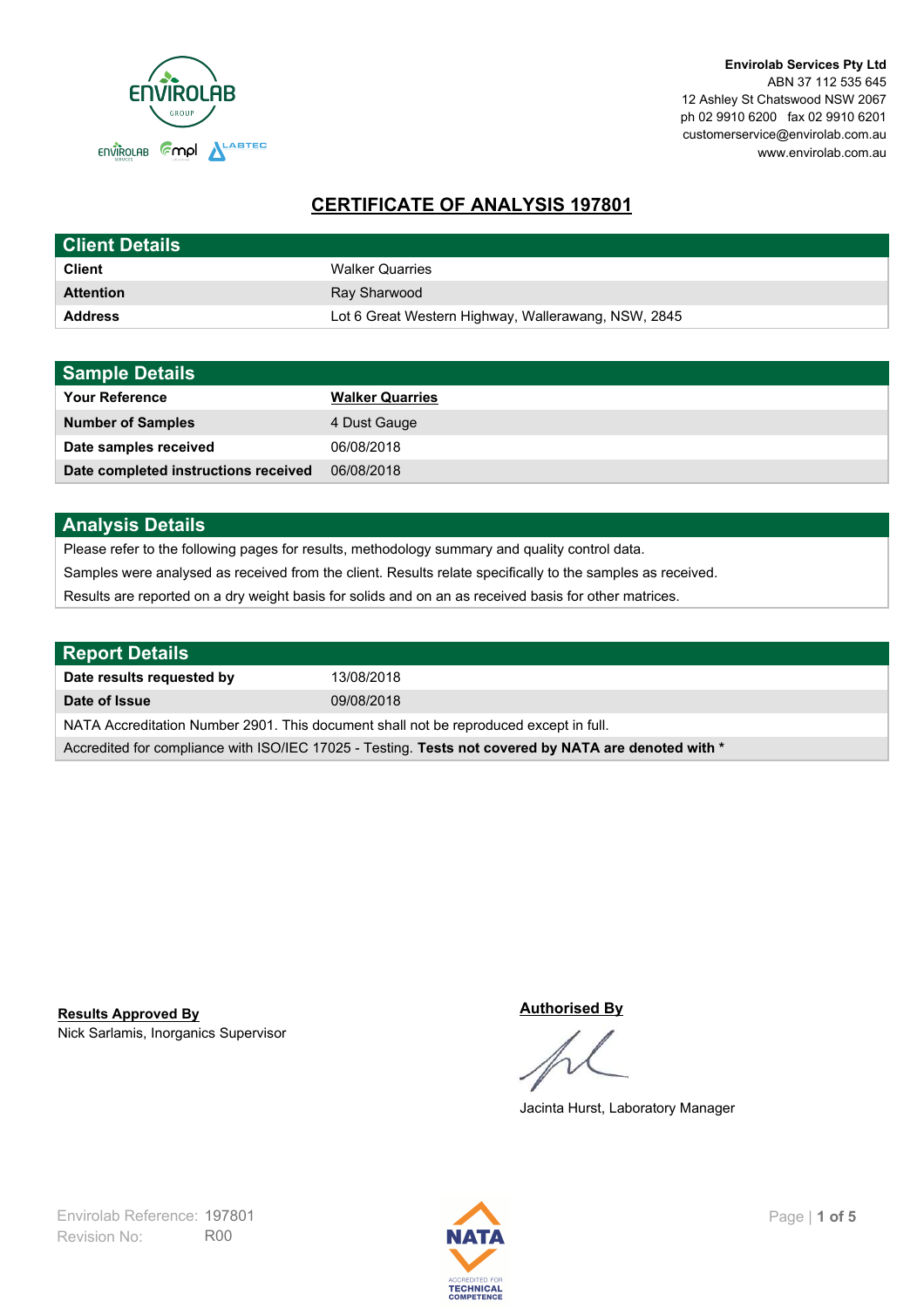#### **Client Reference: Walker Quarries**

| Dust Deposition AS 3580.10.1 |                         |                   |                   |                   |                   |
|------------------------------|-------------------------|-------------------|-------------------|-------------------|-------------------|
| Our Reference                |                         | 197801-1          | 197801-2          | 197801-3          | 197801-4          |
| Your Reference               | <b>UNITS</b>            | DG <sub>1</sub>   | DG <sub>2</sub>   | DG <sub>3</sub>   | DG4               |
| Type of sample               |                         | <b>Dust Gauge</b> | <b>Dust Gauge</b> | <b>Dust Gauge</b> | <b>Dust Gauge</b> |
| Dust Gauge Start Date        | $- -$                   | 02/07/2018        | 02/07/2018        | 02/07/2018        | 02/07/2018        |
| Dust Gauge End Date          | --                      | 01/08/2018        | 01/08/2018        | 01/08/2018        | 01/08/2018        |
| Dust - No. of Days Collected | --                      | 31                | 31                | 31                | 31                |
| Insoluble Solids             | $q/m2$ /month           | 0.4               | 0.8               | 1.6               | $\mathbf{1}$      |
| Combustible Matter           | q/m <sup>2</sup> /month | 0.2               | 0.6               | 0.2               | 0.4               |
| Ash                          | $q/m2$ /month           | 0.2               | 0.3               | 1.4               | 0.5               |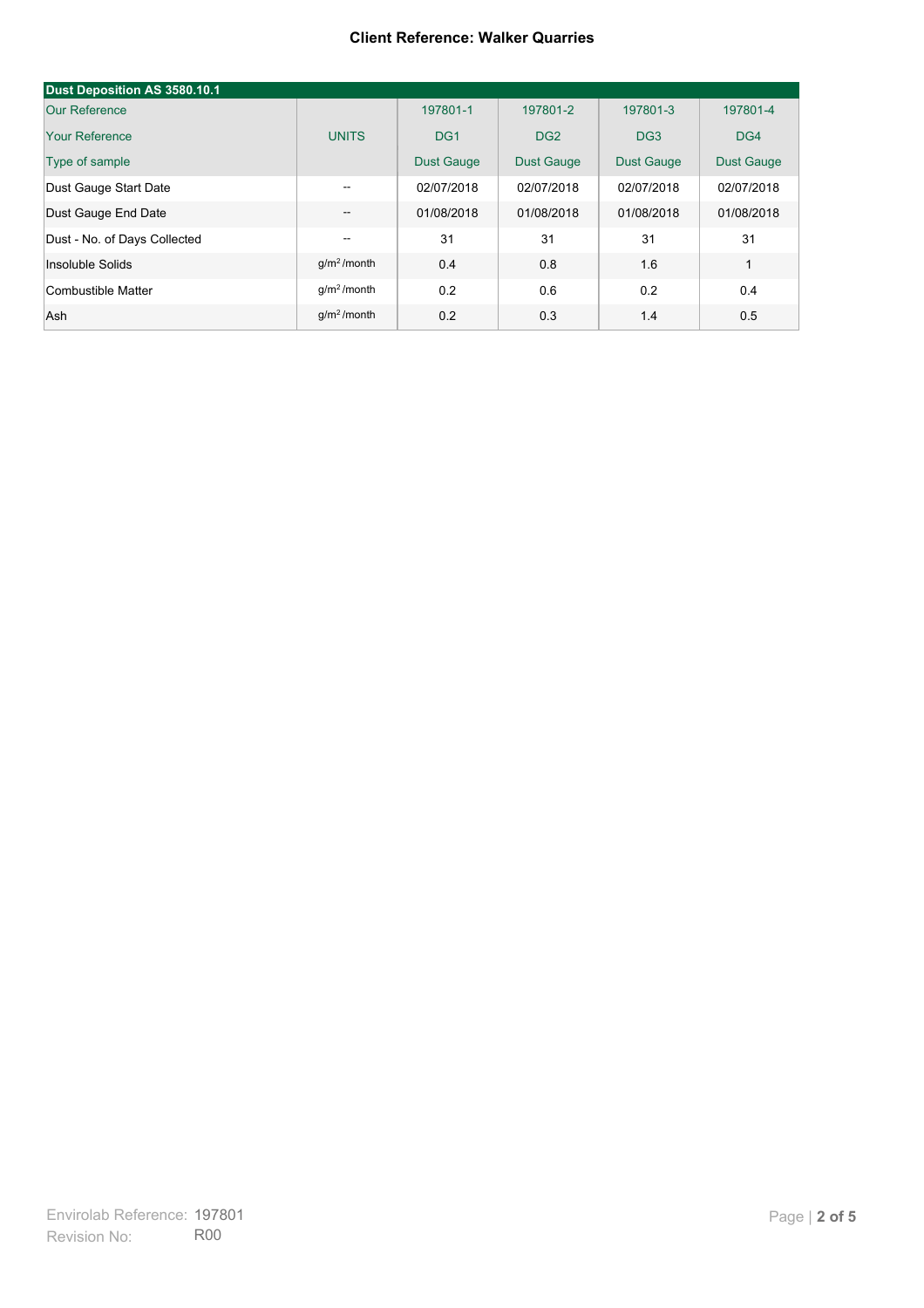### **Client Reference: Walker Quarries**

| Method ID    | <b>Methodology Summary</b>                               |
|--------------|----------------------------------------------------------|
| AS 3580.10.1 | Analysis of dust gauges by AS 3580.10.1 (analysis only). |

F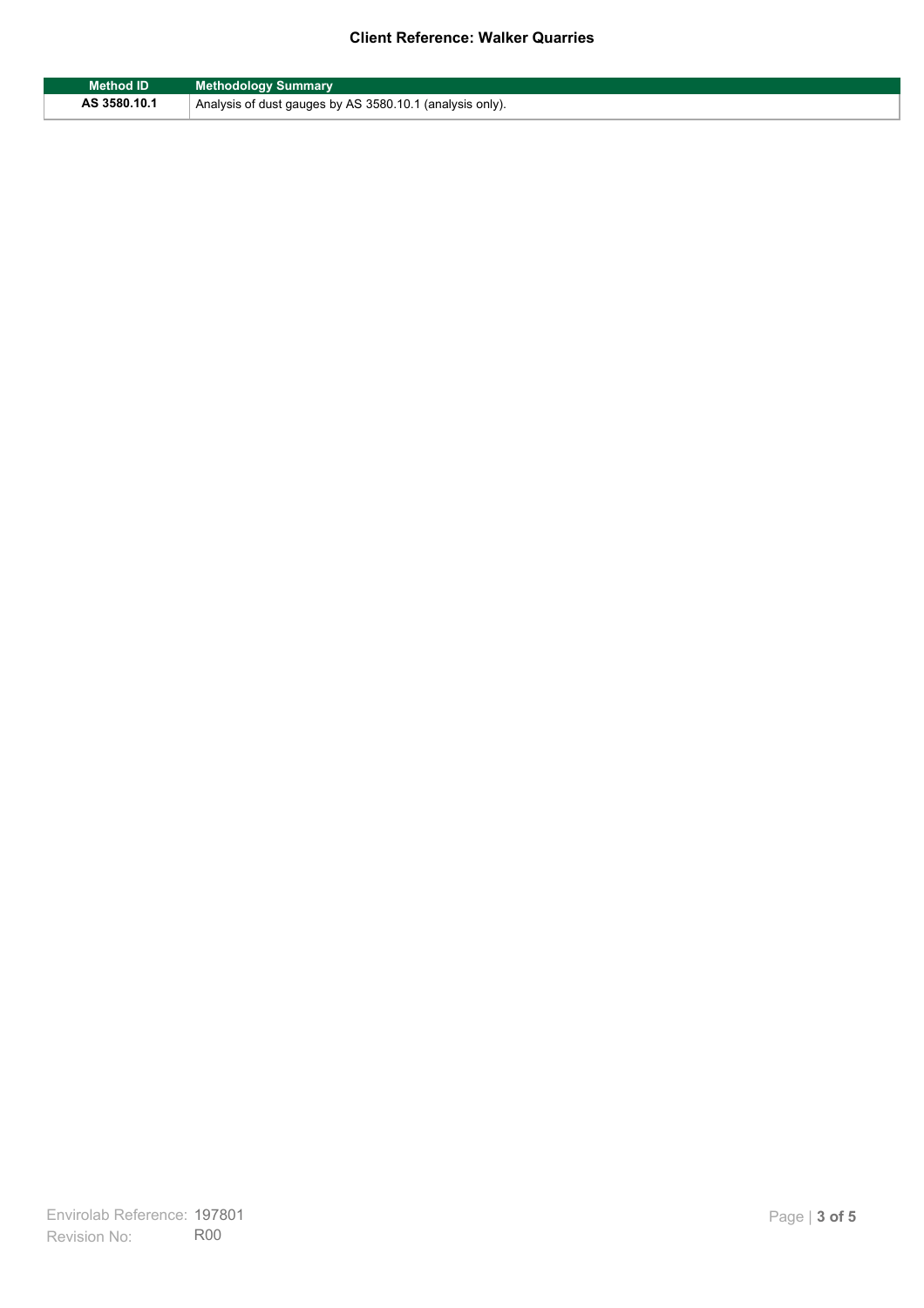### **Client Reference: Walker Quarries**

| <b>Result Definitions</b> |                                                  |
|---------------------------|--------------------------------------------------|
| <b>NT</b>                 | Not tested                                       |
| <b>NA</b>                 | Test not required                                |
| <b>INS</b>                | Insufficient sample for this test                |
| <b>PQL</b>                | <b>Practical Quantitation Limit</b>              |
| $\prec$                   | Less than                                        |
| $\geq$                    | Greater than                                     |
| <b>RPD</b>                | <b>Relative Percent Difference</b>               |
| <b>LCS</b>                | Laboratory Control Sample                        |
| <b>NS</b>                 | Not specified                                    |
| <b>NEPM</b>               | <b>National Environmental Protection Measure</b> |
| <b>NR</b>                 | Not Reported                                     |

| <b>Quality Control Definitions</b>                                                                                                                                                                                                                      |                                                                                                                                                                                                                                        |  |
|---------------------------------------------------------------------------------------------------------------------------------------------------------------------------------------------------------------------------------------------------------|----------------------------------------------------------------------------------------------------------------------------------------------------------------------------------------------------------------------------------------|--|
| <b>Blank</b>                                                                                                                                                                                                                                            | This is the component of the analytical signal which is not derived from the sample but from reagents.<br>glassware etc, can be determined by processing solvents and reagents in exactly the same manner as for<br>samples.           |  |
| <b>Duplicate</b>                                                                                                                                                                                                                                        | This is the complete duplicate analysis of a sample from the process batch. If possible, the sample selected<br>should be one where the analyte concentration is easily measurable.                                                    |  |
| <b>Matrix Spike</b>                                                                                                                                                                                                                                     | A portion of the sample is spiked with a known concentration of target analyte. The purpose of the matrix spike<br>is to monitor the performance of the analytical method used and to determine whether matrix interferences<br>exist. |  |
| <b>LCS (Laboratory</b><br><b>Control Sample)</b>                                                                                                                                                                                                        | This comprises either a standard reference material or a control matrix (such as a blank sand or water) fortified<br>with analytes representative of the analyte class. It is simply a check sample.                                   |  |
| <b>Surrogate Spike</b>                                                                                                                                                                                                                                  | Surrogates are known additions to each sample, blank, matrix spike and LCS in a batch, of compounds which<br>are similar to the analyte of interest, however are not expected to be found in real samples.                             |  |
| Australian Drinking Water Guidelines recommend that Thermotolerant Coliform, Faecal Enterococci, & E.Coli levels are less than<br>1cfu/100mL. The recommended maximums are taken from "Australian Drinking Water Guidelines", published by NHMRC & ARMC |                                                                                                                                                                                                                                        |  |

2011.